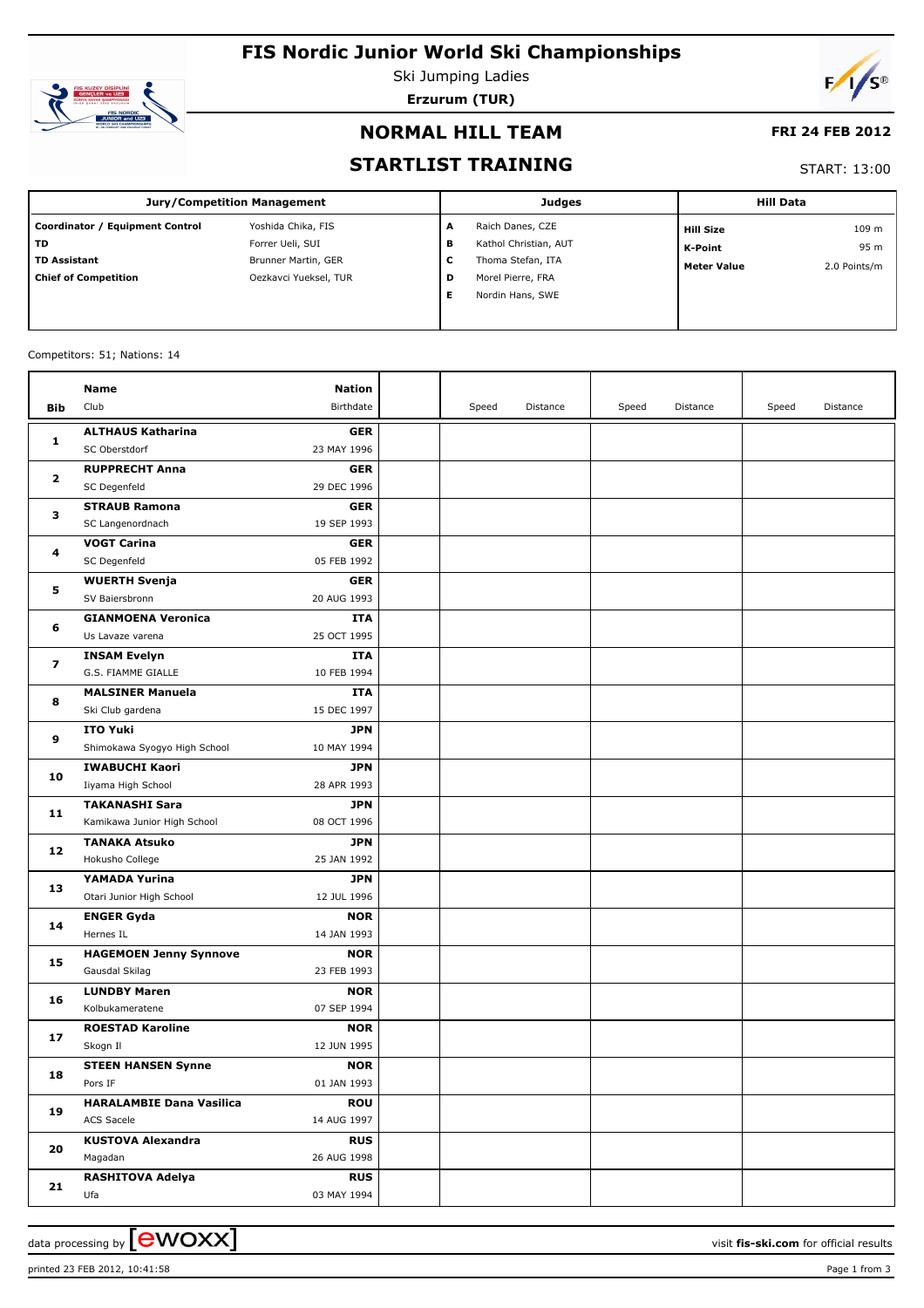# **FIS Nordic Junior World Ski Championships**



Ski Jumping Ladies **Erzurum (TUR)**



### **NORMAL HILL TEAM**

### **FRI 24 FEB 2012**

## **STARTLIST TRAINING**

START: 13:00

|          | Name                                                                 | <b>Nation</b>             |       |          |       |          |       |          |
|----------|----------------------------------------------------------------------|---------------------------|-------|----------|-------|----------|-------|----------|
| Bib      | Club                                                                 | Birthdate                 | Speed | Distance | Speed | Distance | Speed | Distance |
|          | <b>TIKHONOVA Sofya</b>                                               | <b>RUS</b>                |       |          |       |          |       |          |
| 22       | 16 NOV 1998<br>Sankt-Petersburg                                      |                           |       |          |       |          |       |          |
| 23       | <b>VESHCHIKOVA Anastasia</b>                                         | <b>RUS</b>                |       |          |       |          |       |          |
|          | Moscow SHVSM<br>28 JUL 1995                                          |                           |       |          |       |          |       |          |
| 24       | <b>BOGATAJ Ursa</b>                                                  | <b>SLO</b>                |       |          |       |          |       |          |
|          | 07 MAR 1995<br>SSK Costella ilirija                                  |                           |       |          |       |          |       |          |
| 25       | <b>KLINEC Ema</b>                                                    | <b>SLO</b>                |       |          |       |          |       |          |
|          | 02 JUL 1998<br>Ssk Alpina ziri                                       |                           |       |          |       |          |       |          |
| 26       | <b>POGRAJC Manja</b>                                                 | <b>SLO</b>                |       |          |       |          |       |          |
|          | 20 JAN 1994<br>SK Zagorje                                            |                           |       |          |       |          |       |          |
| 27       | POZUN Katja                                                          | <b>SLO</b>                |       |          |       |          |       |          |
|          | 07 APR 1993<br>SK Zagorje                                            |                           |       |          |       |          |       |          |
| 28       | <b>ROGELJ Spela</b>                                                  | <b>SLO</b>                |       |          |       |          |       |          |
|          | SSK Costella Ilirija<br>08 NOV 1994                                  |                           |       |          |       |          |       |          |
| 29       | <b>ENGLUND Nita</b>                                                  | <b>USA</b>                |       |          |       |          |       |          |
|          | 10 JUN 1992<br>Kiwanis Ski Club                                      |                           |       |          |       |          |       |          |
| 30       | <b>HENDRICKSON Sarah</b><br>Park City Nordic Ski Club<br>01 AUG 1994 | <b>USA</b>                |       |          |       |          |       |          |
|          |                                                                      |                           |       |          |       |          |       |          |
| 31       | <b>LUSSI Nina</b><br>New York Ski Ed Foundation<br>29 MAR 1994       | <b>USA</b>                |       |          |       |          |       |          |
|          | <b>HOELZL Chiara</b>                                                 | <b>AUT</b>                |       |          |       |          |       |          |
| 32       | SV Schwarzach<br>18 JUL 1997                                         |                           |       |          |       |          |       |          |
|          | <b>KEIL Katharina</b>                                                | <b>AUT</b>                |       |          |       |          |       |          |
| 33       | 19 APR 1993<br>NST Salzkammergut                                     |                           |       |          |       |          |       |          |
| 34<br>35 | <b>ROIDER Cornelia</b>                                               | <b>AUT</b>                |       |          |       |          |       |          |
|          | SC Seekirchen<br>09 JUL 1994                                         |                           |       |          |       |          |       |          |
|          | <b>SCHOITSCH Sonja</b>                                               | <b>AUT</b>                |       |          |       |          |       |          |
|          | 05 FEB 1997<br>SV Achomitz/Zahmoc                                    |                           |       |          |       |          |       |          |
|          | <b>HENRICH Taylor</b>                                                | <b>CAN</b>                |       |          |       |          |       |          |
| 36       | 01 NOV 1995<br>Altius Nordic ski club                                |                           |       |          |       |          |       |          |
|          | <b>SEPANDJ Jasmine</b>                                               | <b>CAN</b>                |       |          |       |          |       |          |
| 37       | 05 APR 1995<br>Altius Nordic ski club                                |                           |       |          |       |          |       |          |
|          | JI Cheng                                                             | <b>CHN</b>                |       |          |       |          |       |          |
| 38       | Chinese Ski Association<br>10 AUG 1993                               |                           |       |          |       |          |       |          |
| 39       | LI Xueyao                                                            | <b>CHN</b>                |       |          |       |          |       |          |
|          | Chinese Ski Association<br>11 APR 1995                               |                           |       |          |       |          |       |          |
| 40       | LIU Qi                                                               | <b>CHN</b>                |       |          |       |          |       |          |
|          | Chinese Ski association<br>27 FEB 1996                               |                           |       |          |       |          |       |          |
| 41       | <b>MA Tong</b>                                                       | <b>CHN</b>                |       |          |       |          |       |          |
|          | Chinese Ski Association<br>02 MAR 1994                               |                           |       |          |       |          |       |          |
| 42       | <b>BLAZKOVA Barbora</b>                                              | CZE                       |       |          |       |          |       |          |
|          | 23 SEP 1997<br>Jkl Desna                                             |                           |       |          |       |          |       |          |
| 43       | <b>DEJMKOVA Natalie</b>                                              | <b>CZE</b>                |       |          |       |          |       |          |
|          | Sk Jested liberec<br>15 SEP 1996                                     |                           |       |          |       |          |       |          |
| 44       | <b>DOLEZELOVA Michaela</b>                                           | CZE                       |       |          |       |          |       |          |
|          | Sokol Kozlovice                                                      | 12 JUL 1994               |       |          |       |          |       |          |
| 45       | <b>MIKOVA Lucie</b>                                                  | <b>CZE</b>                |       |          |       |          |       |          |
|          | SK Jested Liberec<br>21 SEP 1994                                     |                           |       |          |       |          |       |          |
| 46       | <b>KYKKAENEN Julia</b><br>17 APR 1994<br>Ounasvaaran Hiihtoseura     | <b>FIN</b>                |       |          |       |          |       |          |
|          |                                                                      |                           |       |          |       |          |       |          |
| 47       | <b>RAUTIONAHO Jenny</b><br>Ounasvaaran Ski club                      | <b>FIN</b><br>26 JUL 1996 |       |          |       |          |       |          |
|          |                                                                      |                           |       |          |       |          |       |          |

printed 23 FEB 2012, 10:41:58 Page 2 from 3

data processing by **COVOXX** and the set of the set of the visit **fis-ski.com** for official results